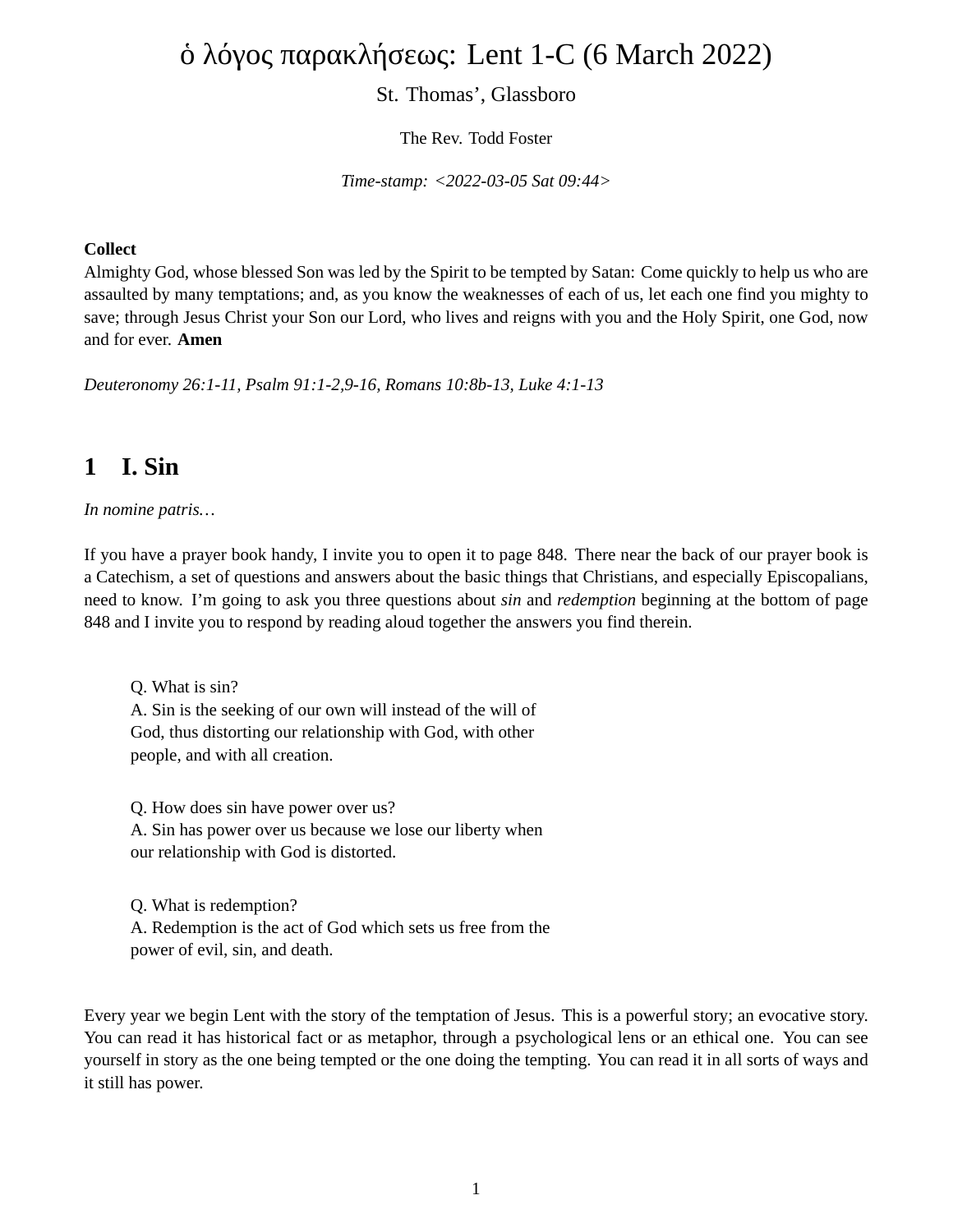We live in an era in which it's not polite or conventional to talk about devils and evil spirits. Those conversations we tend to leave to our more excitable neighbors. But the first thing to notice about this story is that it doesn't even matter whether you believe in a personified devil or not. The existence and presence of evil in our world is self-evident. We all have seen it around us, we all have experienced evil and wrong first-hand. We have been hurt by evil and those we love have been hurt by it. When evil enters into our own perspectives, opinions, and relationships, we call that "sin."

# **2 II. What is sin?**

We hold that Jesus was without sin. But Holy Writ tells us that Jesus was tempted. Whatever form that temptation took in his life. Jesus had decisions to take, choices to make, in deciding upon the path and the tenor of his life. Jesus, it seems, enjoyed some aspects of power and privilege that boggle our imagination.

The first temptation involves the turning of stones to bread so that Jesus can eat. Sometimes I laugh out loud when I hear today's Gospel text read. He fasted 40 days. And he was hungry. How's that for an understatement?!? I don't know anyone who has fasted 40 days. But I know how grumpy I get after only 24 or 36 hours of fasting. If turning stones to bread was a possibility for Jesus, then there was also the temptation to use that capacity for his own benefit, to break his fast not because his intended purpose was accomplished, but because his tummy was growling. Jesus could have chosen to elevate his own wants and desires as the most important motivations in his life. But he didn't.

The second temptation is an offer of power and fame. These are the forces that seem to make the world go 'round. Given the ways they get abused, and are used to abuse others, I would not be surprised to see someone make the case that power and fame really are the dominion of the devil. The devil claims he has been given a particular authority. I know in my life I all the time give the devil authority. When my decisions are fueled by fear, anxiety, greed, a desire to be liked or feared or respected, or just plain irritability, I often yield authority to these evil forces in my life and make, shall we say, sub-optimal decisions. By manipulating the hurt and the evil in the world around us, the devil exercises authority over great swathes of human behavior. Jesus could have chosen to follow the path of manipulating and controlling others through their appetites and weaknesses. But he didn't.

The last temptation is the best. The devil actually quotes Scripture at Jesus. Maybe you've heard it said that you can prove anything you want by taking Scripture out of context. Apparently even the devil can do it. And imagine the fame and notoriety Jesus would gain with such a public, flamboyant stunt! Flying off the high tower of the temple would be much more impressive than riding into town on a donkey. Jesus could have gained a following as well fame and power by doing magic tricks to get everyone to pay attention to him. But he didn't.

In each of these temptations, the devil invites Jesus to put his own short-term interests ahead of the less-glamorous paths of God in his life. The devil invites Jesus to put himself first, and God second. The devil invites Jesus, as our catechism says, to seek his own will instead of that of God. Doing so would have distorted Jesus' relationships with God, with humanity, and with all creation.

And in doing so, Jesus would have lost his liberty and become the devil's slave. Because one loaf of bread, one moment of fame, one feat of notoriety, never would have been enough. Always the hunger comes back, demanding more. Sin is like an addiction to alcohol or other drugs. Even as it distorts your life and damages your relationships, the advantages you perceived fade away and you require greater amounts just to feel OK for today.